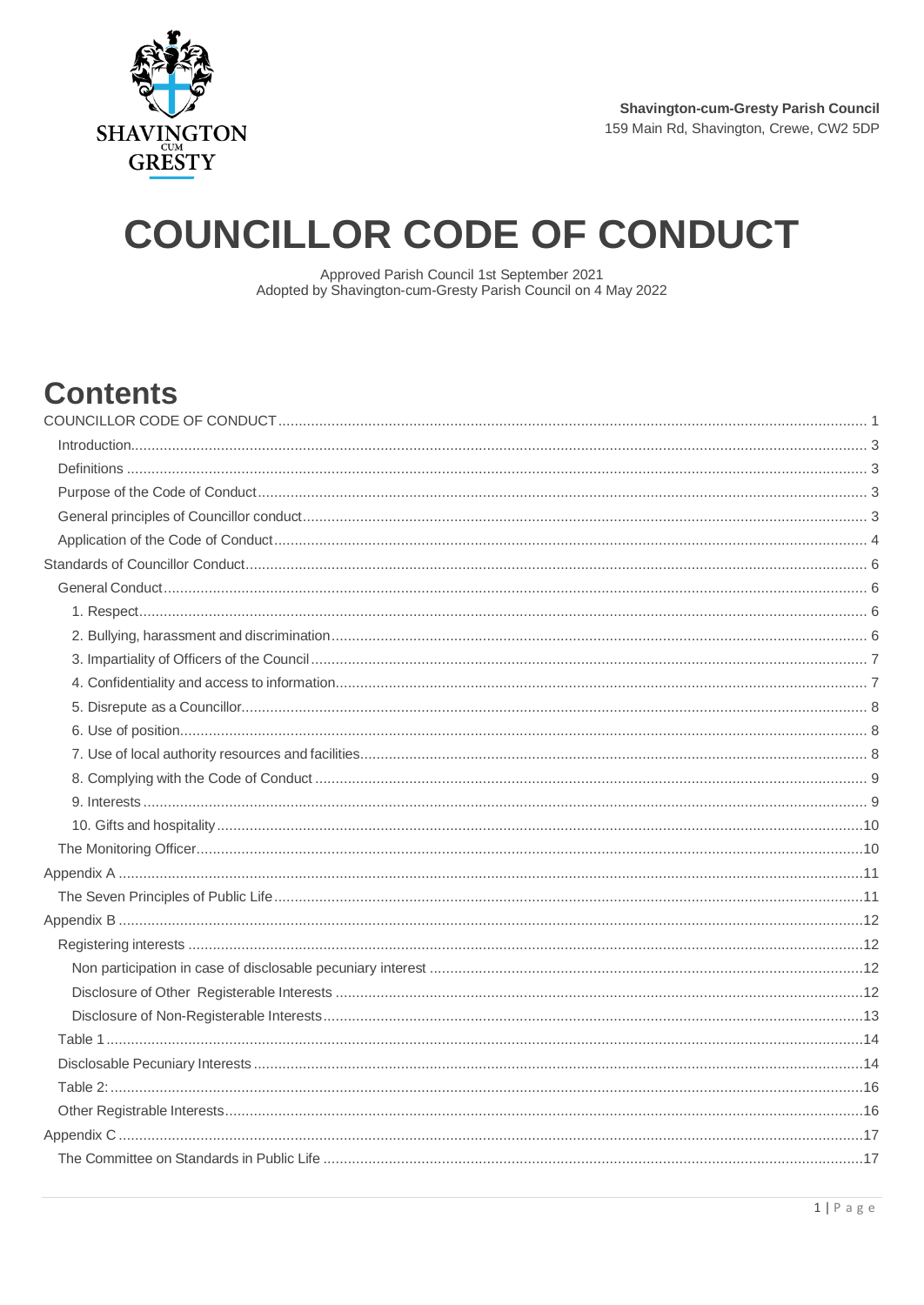

**Shavington-cum-Gresty Parish Council**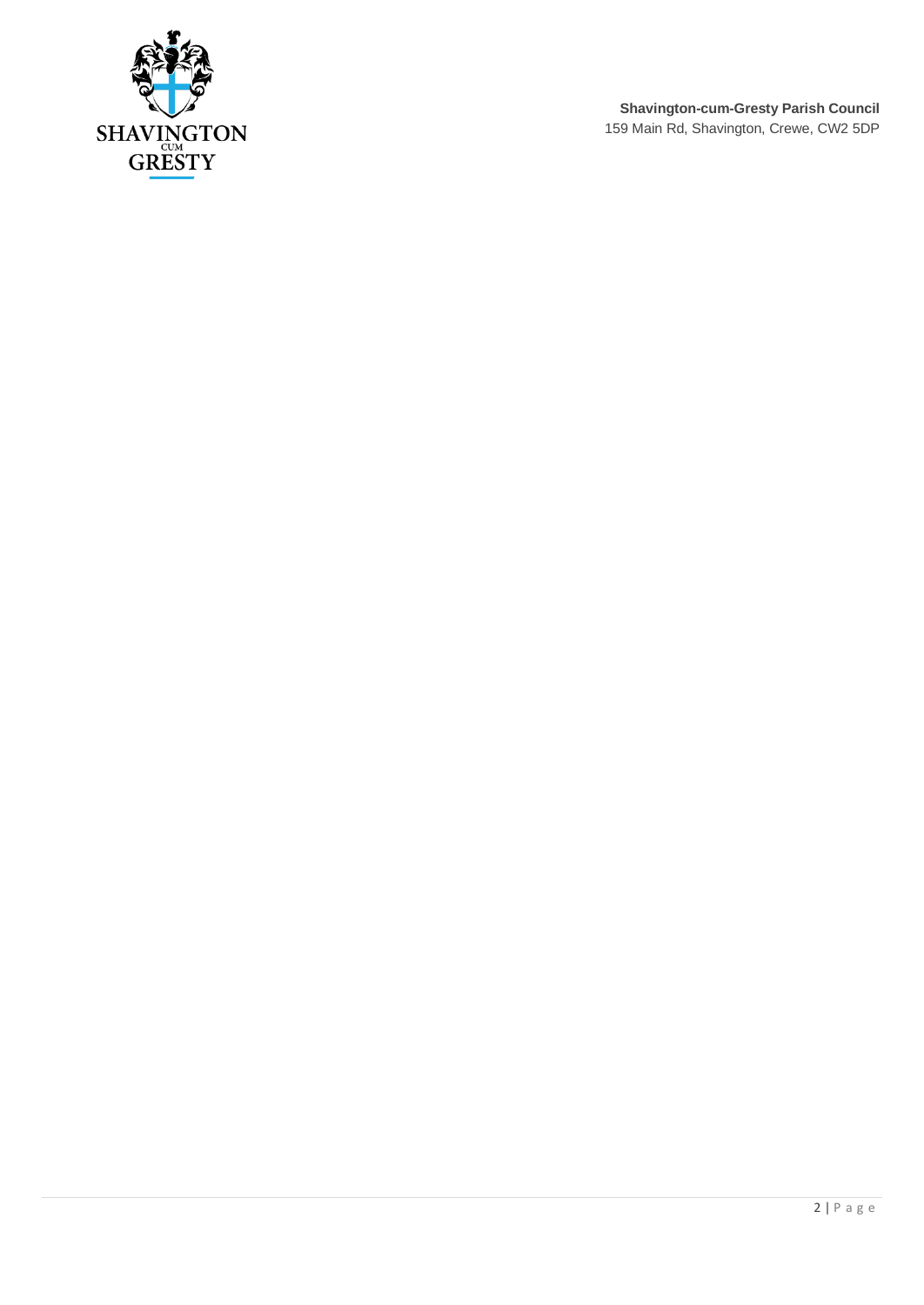

### <span id="page-2-0"></span>**Introduction**

All Councils are required to have a local Councillor Code of Conduct.

The Local Government Association (LGA) has developed this Model Councillor Code of Conduct, in association with key partners and after extensive consultation with the sector, as part of its work on supporting all tiers of local government to continue to aspire to high standards of leadership and performance. It is a template for Councils to adopt in whole and/or with local amendments.

The LGA will undertake an annual review of this Code to ensure it continues to be fit-for-purpose, incorporating advances in technology, social media and changes in legislation.

In December 2020, the LGA produced a new revised Model Code of Conduct.

# <span id="page-2-1"></span>**Definitions**

For the purposes of this Code of Conduct, a "Councillor" means a Member or co-opted Member of a local authority or a directly elected Mayor. A "co-opted Member" is defined in the Localism Act 2011 Section 27(4) as "a person who is not a Member of the authority but who:

- is a Member of any Committee or Sub-Committee of the authority, or;
- is a Member of, and represents the authority on, any joint Committee or joint Sub- Committee of the authority;
- and who is entitled to vote on any question that falls to be decided at any meeting of that Committee or Sub-Committee".

For the purposes of this Code of Conduct, "local authority" includes county Councils, District Councils, London Borough Councils, Parish Councils, Town Councils, fire and rescue authorities, police authorities, joint authorities, economic prosperity boards, combined authorities and National Park authorities.

# <span id="page-2-2"></span>**Purpose of the Code of Conduct**

The purpose of this Code of Conduct is to assist you, as a Councillor, in modelling the behaviour that is expected of you, to provide a personal check and balance, and to set out the type of conduct that could lead to action being taken against you. It is also to protect you, the public, fellow Councillors, local authority Officers and the reputation of local government.

It sets out general principles of conduct expected of all Councillors and your specific obligations in relation to standards of conduct. The LGA encourages the use of support, training and mediation prior to action being taken using the Code.

The fundamental aim of the Code is to create and maintain public confidence in the role of Councillor and local government.

## <span id="page-2-3"></span>**General principles of Councillor conduct**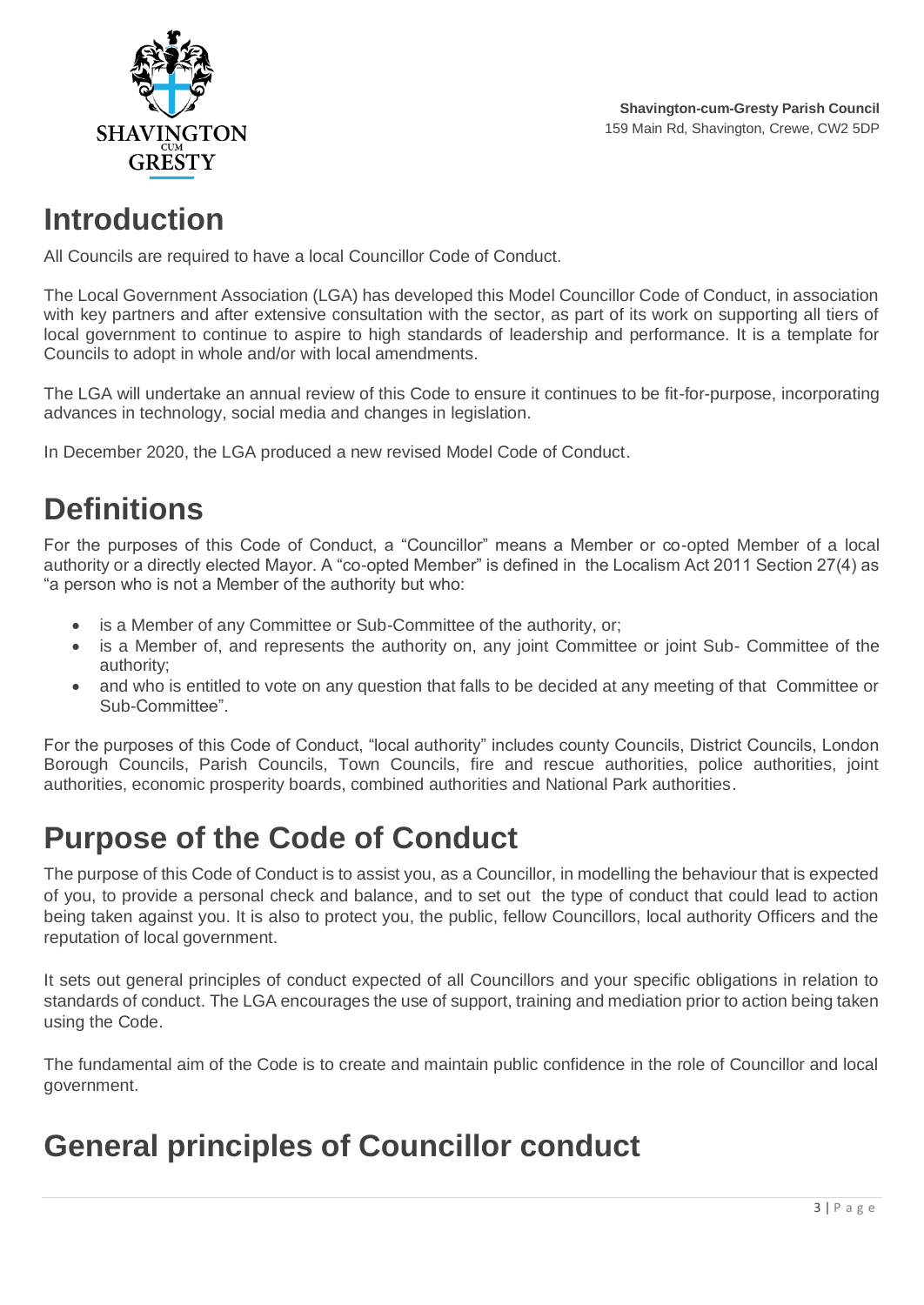

Everyone in public office at all levels; all who serve the public or deliver public services, including ministers, civil servants, Councillors and local authority Officers; should uphold the [Seven Principles of Public Life,](https://www.gov.uk/government/publications/the-7-principles-of-public-life/the-7-principles-of-public-life--2) also known as the Nolan Principles.

Building on these principles, the following general principles have been developed specifically for the role of Councillor.

In accordance with the public trust placed in me, on all occasions:

- I act with integrity and honesty
- I act lawfully
- I treat all persons fairly and with respect; and
- I lead by example and act in a way that secures public confidence in the role of Councillor.

In undertaking my role:

- I impartially exercise my responsibilities in the interests of the local community
- I do not improperly seek to confer an advantage, or disadvantage, on any person
- I avoid conflicts of interest
- I exercise reasonable care and diligence; and
- I ensure that public resources are used prudently in accordance with my local authority's requirements and in the public interest.

# <span id="page-3-0"></span>**Application of the Code of Conduct**

This Code of Conduct applies to you as soon as you sign your declaration of acceptance of the office of Councillor or attend your first meeting as a co-opted Member and continues to apply to you until you cease to be a Councillor.

This Code of Conduct applies to you when you are acting in your capacity as a Councillor which may include when:

- you misuse your position as a Councillor
- your actions would give the impression to a reasonable Member of the public with knowledge of all the facts that you are acting as a Councillor.

The Code applies to all forms of communication and interaction, including:

- at face-to-face meetings
- at online or telephone meetings
- in written communication
- in verbal communication
- in non-verbal communication
- in electronic and social media communication, posts, statements and comments.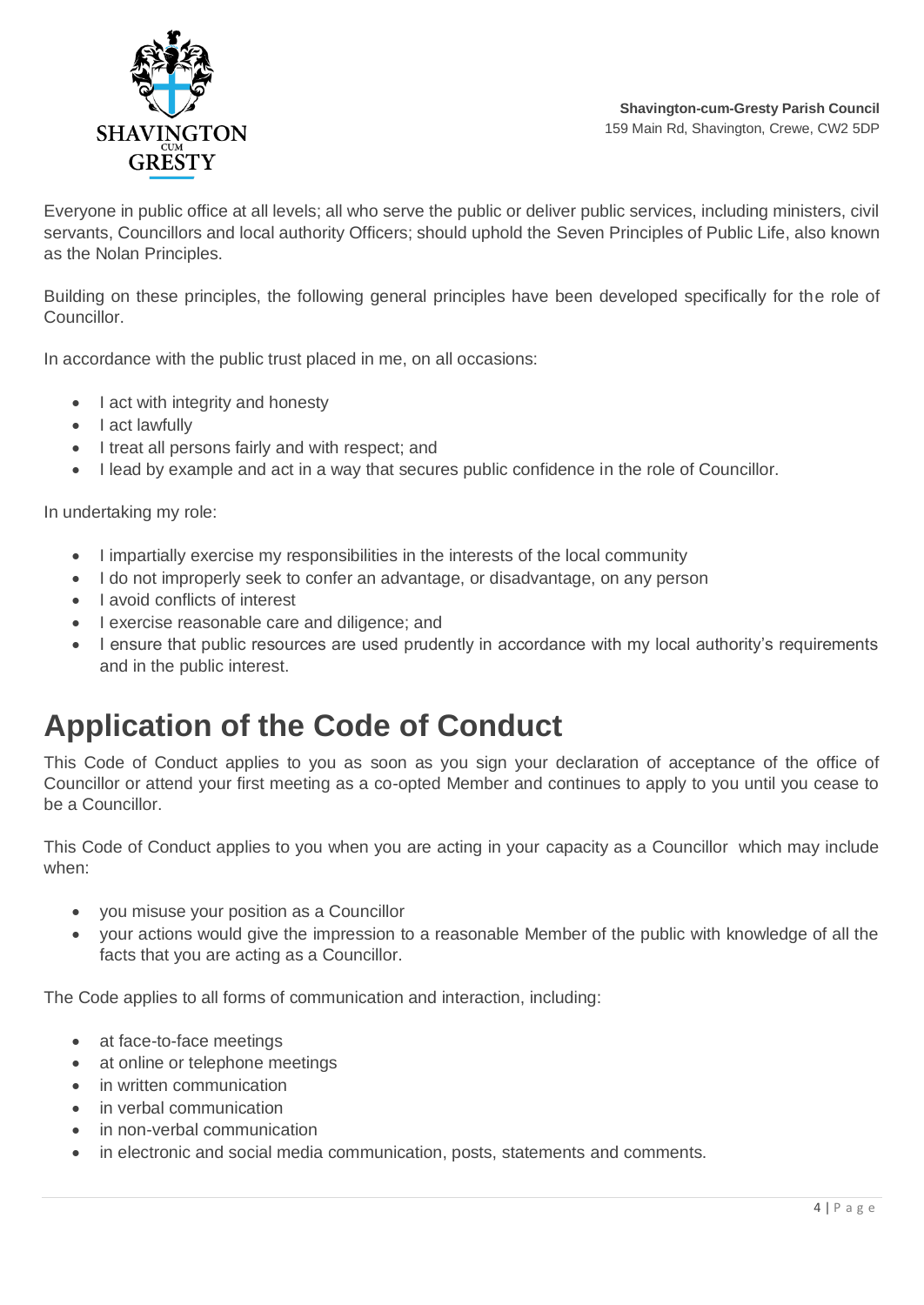

You are also expected to uphold high standards of conduct and show leadership at all times when acting as a Councillor.

The Monitoring Officer has statutory responsibility for the implementation of the Code of Conduct, and you are encouraged to seek advice from the Monitoring Officer on any matters that may relate to the Code of Conduct. Town and Parish Councillors are encouraged to seek advice from their Clerk, who may refer matters to the Monitoring Officer.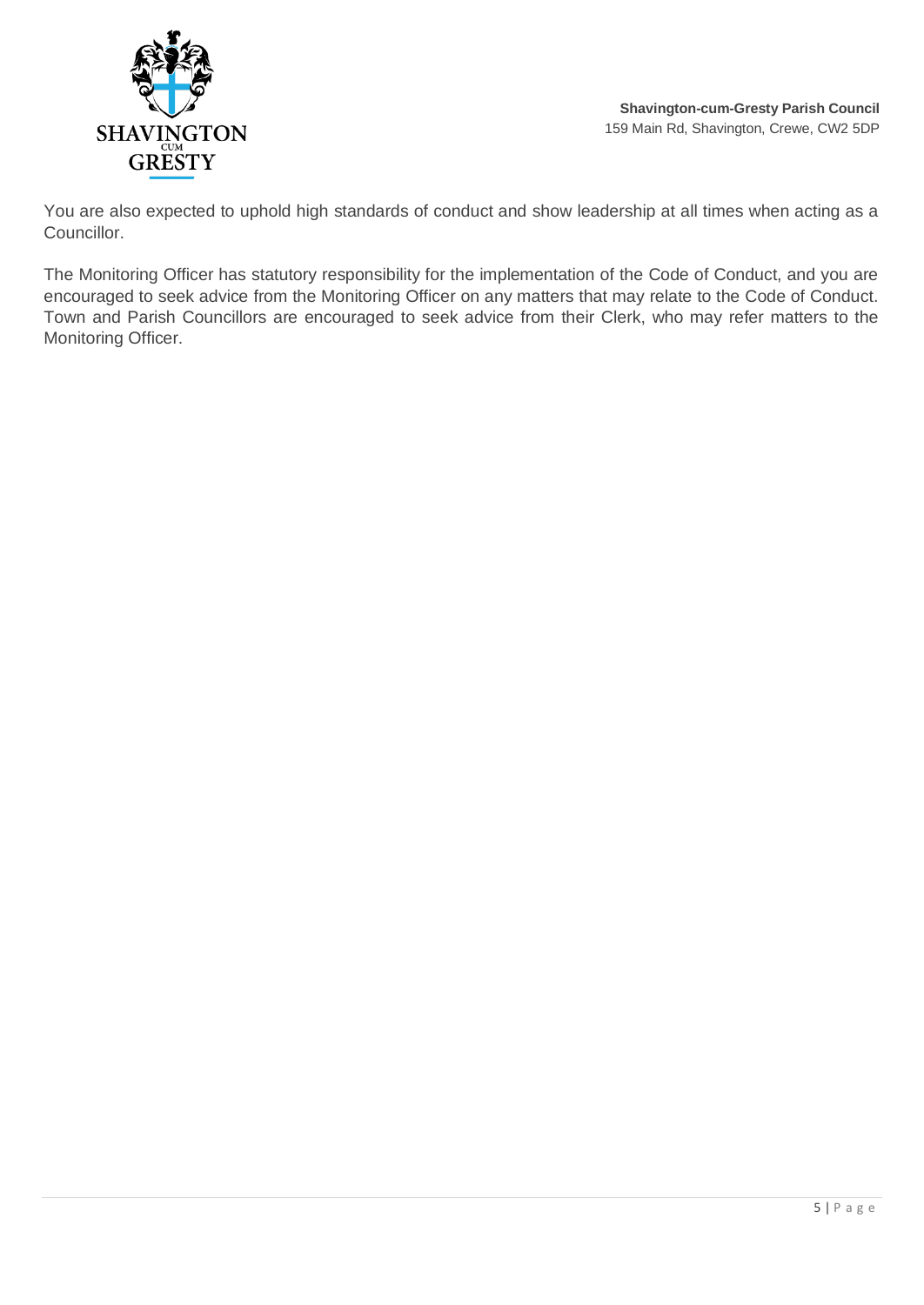

# <span id="page-5-0"></span>**Standards of Councillor Conduct**

This section sets out your obligations, which are the minimum standards of conduct required of you as a Councillor. Should your conduct fall short of these standards, a complaint may be made against you, which may result in action being taken.

Guidance is included to help explain the reasons for the obligations and how they should be followed.

# <span id="page-5-1"></span>**General Conduct**

## <span id="page-5-2"></span>**1. Respect**

As a Councillor:

- I treat other Councillors and Members of the public with respect
- I treat local authority employees, employees and representatives of partner organisations and those volunteering for the local authority with respect and respect the role they play

Respect means politeness and courtesy in behaviour, speech, and in the written word. Debate and having different views are all part of a healthy democracy. As a Councillor, you can express, challenge, criticise and disagree with views, ideas, opinions and policies in a robust but civil manner. You should not, however, subject individuals, groups of people or organisations to personal attack. In your contact with the public, you should treat them politely and courteously. Rude and offensive behaviour lowers the public's expectations and confidence in Councillors.

In return, you have a right to expect respectful behaviour from the public. If Members of the public are being abusive, intimidatory or threatening you are entitled to stop any conversation or interaction in person or online and report them to the local authority, the relevant social media provider or the police. This also applies to fellow Councillors, where action could then be taken under the Councillor Code of Conduct, and local authority employees, where concerns should be raised in line with the local authority's Member – Officer Protocol.

## <span id="page-5-3"></span>**2. Bullying, harassment and discrimination**

As a Councillor:

- I do not bully any person.
- I do not harass any person.
- I promote equalities and do not discriminate unlawfully against any person.

The Advisory, Conciliation and Arbitration Service (ACAS) characterises bullying as offensive, intimidating, malicious or insulting behaviour, an abuse or misuse of power through means that undermine, humiliate, denigrate or injure the recipient. Bullying might be a regular pattern of behaviour or a one-off incident, happen face-to-face, on social media, in emails or phone calls, happen in the workplace or at work social events and may not always be obvious or noticed by others.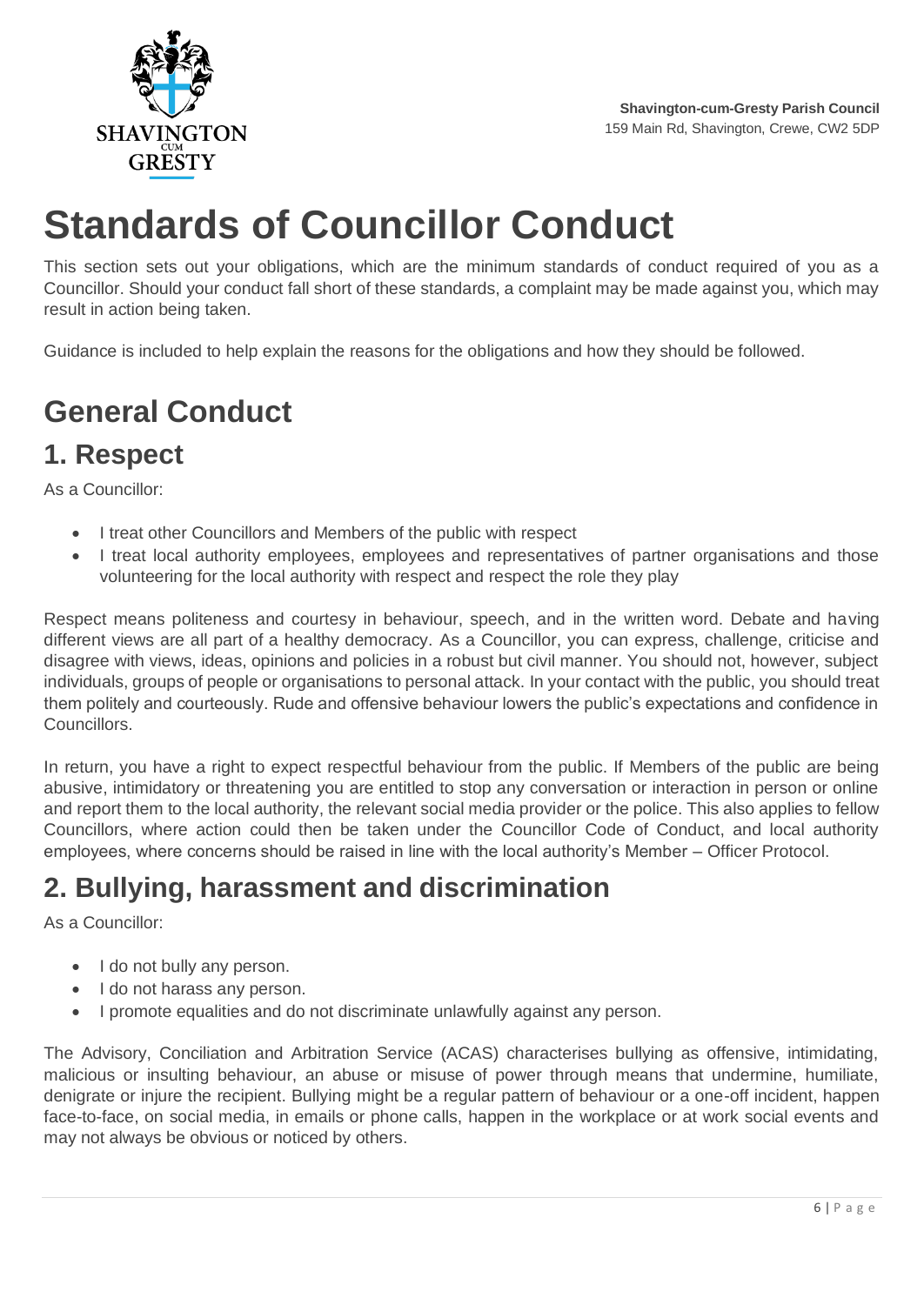

The Protection from Harassment Act 1997 defines harassment as conduct that causes alarm or distress or puts people in fear of violence and must involve such conduct on at least two occasions. It can include repeated attempts to impose unwanted communications and contact upon a person in a manner that could be expected to cause distress or fear in any reasonable person.

Unlawful discrimination is where someone is treated unfairly because of a protected characteristic. Protected characteristics are specific aspects of a person's identity defined by the Equality Act 2010. They are age, disability, gender reassignment, marriage and civil partnership, pregnancy and maternity, race, religion or belief, sex and sexual orientation.

The Equality Act 2010 places specific duties on local authorities. Councillors have a central role to play in ensuring that equality issues are integral to the local authority's performance and strategic aims, and that there is a strong vision and public commitment to equality across public services.

# <span id="page-6-0"></span>**3. Impartiality of Officers of the Council**

As a Councillor:

• I do not compromise, or attempt to compromise, the impartiality of anyone who works for, or on behalf of, the local authority.

Officers work for the local authority as a whole and must be politically neutral (unless they are political assistants). They should not be coerced or persuaded to act in a way that would undermine their neutrality. You can question Officers in order to understand, for example, their reasons for proposing to act in a particular way, or the content of a report that they have written. However, you must not try and force them to act differently, change their advice, or alter the content of that report, if doing so would prejudice their professional integrity.

## <span id="page-6-1"></span>**4. Confidentiality and access to information**

As a Councillor:

- 1) I do not disclose information:
	- a) given to me in confidence by anyone;
	- b) acquired by me which I believe, or ought reasonably to be aware, is of a confidential nature, unless:
		- i) I have received the consent of a person authorised to give it;
		- ii) I am required by law to do so;
		- iii) the disclosure is made to a third party for the purpose of obtaining professional legal advice provided that the third party agrees not to disclose the information to any other person; or
		- iv) the disclosure is:
			- (1) reasonable and in the public interest; and
			- (2) made in good faith and in compliance with the reasonable requirements of the local authority; and
			- (3) I have consulted the Monitoring Officer prior to its release.
- 2) I do not improperly use knowledge gained solely as a result of my role as a Councillor for the advancement of myself, my friends, my family Members, my employer or my business interests.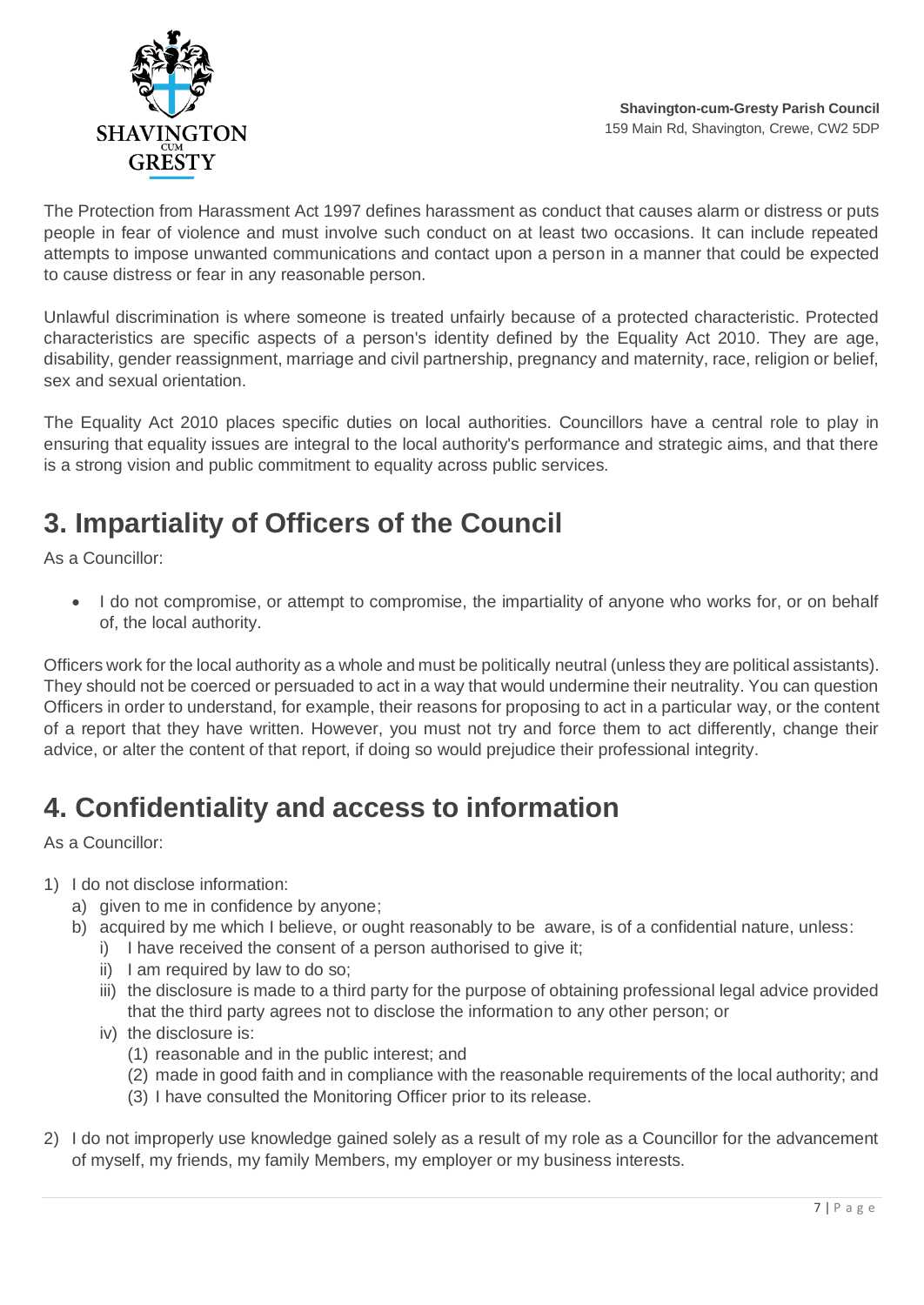

3) I do not prevent anyone from getting information that they are entitled to by law.

Local authorities must work openly and transparently, and their proceedings and printed materials are open to the public, except in certain legally defined circumstances. You should work on this basis, but there will be times when it is required by law that discussions, documents and other information relating to or held by the local authority must be treated in a confidential manner. Examples include personal data relating to individuals or information relating to ongoing negotiations.

### <span id="page-7-0"></span>**5. Disrepute as a Councillor**

As a Councillor:

• I do not bring my role or local authority into disrepute

As a Councillor, you are trusted to make decisions on behalf of your community and your actions and behaviour are subject to greater scrutiny than that of ordinary Members of the public. You should be aware that your actions might have an adverse impact on you, other Councillors and/or your local authority and may lower the public's confidence in your or your local authority's ability to discharge your/it's functions. For example, behaviour that is considered dishonest and/or deceitful can bring your local authority into disrepute.

You are able to hold the local authority and fellow Councillors to account and are able to constructively challenge and express concern about decisions and processes undertaken by the Council whilst continuing to adhere to other aspects of this Code of Conduct.

## <span id="page-7-1"></span>**6. Use of position**

As a Councillor:

• I do not use, or attempt to use, my position improperly to the advantage or disadvantage of myself or anyone else.

Your position as a Member of the local authority provides you with certain opportunities, responsibilities, and privileges, and you make choices all the time that will impact others. However, you should not take advantage of these opportunities to further your own or others' private interests or to disadvantage anyone unfairly.

#### <span id="page-7-2"></span>**7. Use of local authority resources and facilities**

As a Councillor:

• I do not misuse Council resources.

I will, when using the resources of the local or authorising their use by others:

- act in accordance with the local authority's requirements; and
- ensure that such resources are not used for political purposes unless that use could reasonably be regarded as likely to facilitate, or be conducive to, the discharge of the functions of the local authority or of the office to which I have been elected or appointed.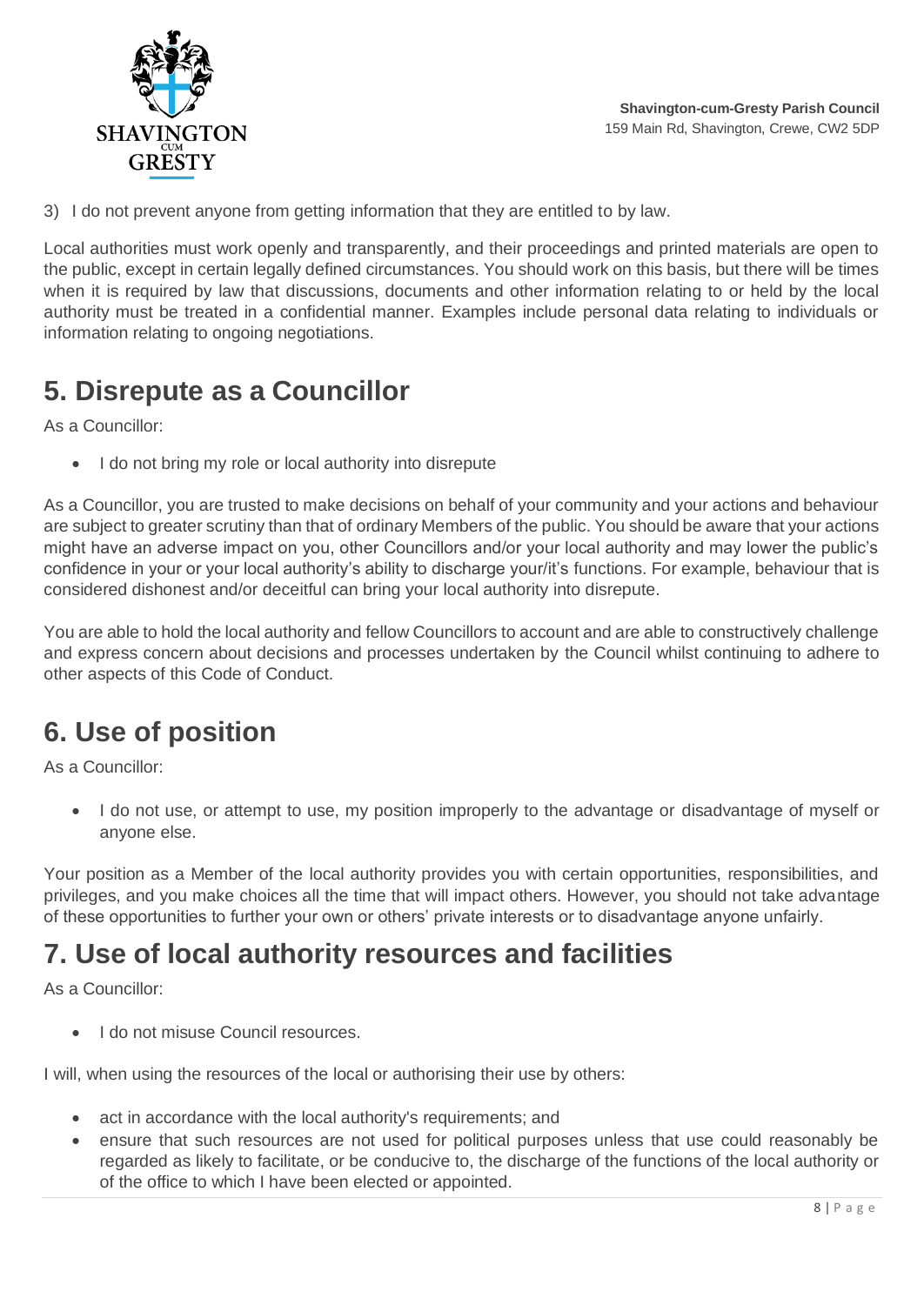

You may be provided with resources and facilities by the local authority to assist you in carrying out your duties as a Councillor.

Examples include:

- office support
- **stationery**
- equipment such as phones, and computers
- transport
- access and use of local authority buildings and rooms.

These are given to you to help you carry out your role as a Councillor more effectively and are not to be used for business or personal gain. They should be used in accordance with the purpose for which they have been provided and the local authority's own policies regarding their use.

## <span id="page-8-0"></span>**8. Complying with the Code of Conduct**

As a Councillor:

- I undertake Code of Conduct training provided by my local authority.
- I cooperate with any Code of Conduct investigation and/or determination.
- I do not intimidate or attempt to intimidate any person who is likely to be involved with the administration of any investigation or proceedings.
- I comply with any sanction imposed on me following a finding that I have breached the Code of Conduct.

It is extremely important for you as a Councillor to demonstrate high standards, for you to have your actions open to scrutiny and for you not to undermine public trust in the local authority or its governance. If you do not understand or are concerned about the local authority's processes in handling a complaint you should raise this with the Monitoring Officer.

#### <span id="page-8-1"></span>**9. Interests**

As a Councillor:

I register and disclose my interests.

Section 29 of the Localism Act 2011 requires the Monitoring Officer to establish and maintain a register of interests of Members of the authority.

You need to register your interests so that the public, local authority employees and fellow Councillors know which of your interests might give rise to a conflict of interest. The register is a public document that can be consulted when (or before) an issue arises. The register also protects you by allowing you to demonstrate openness and a willingness to be held accountable. You are personally responsible for deciding whether or not you should disclose an interest in a meeting, but it can be helpful for you to know early on if others think that a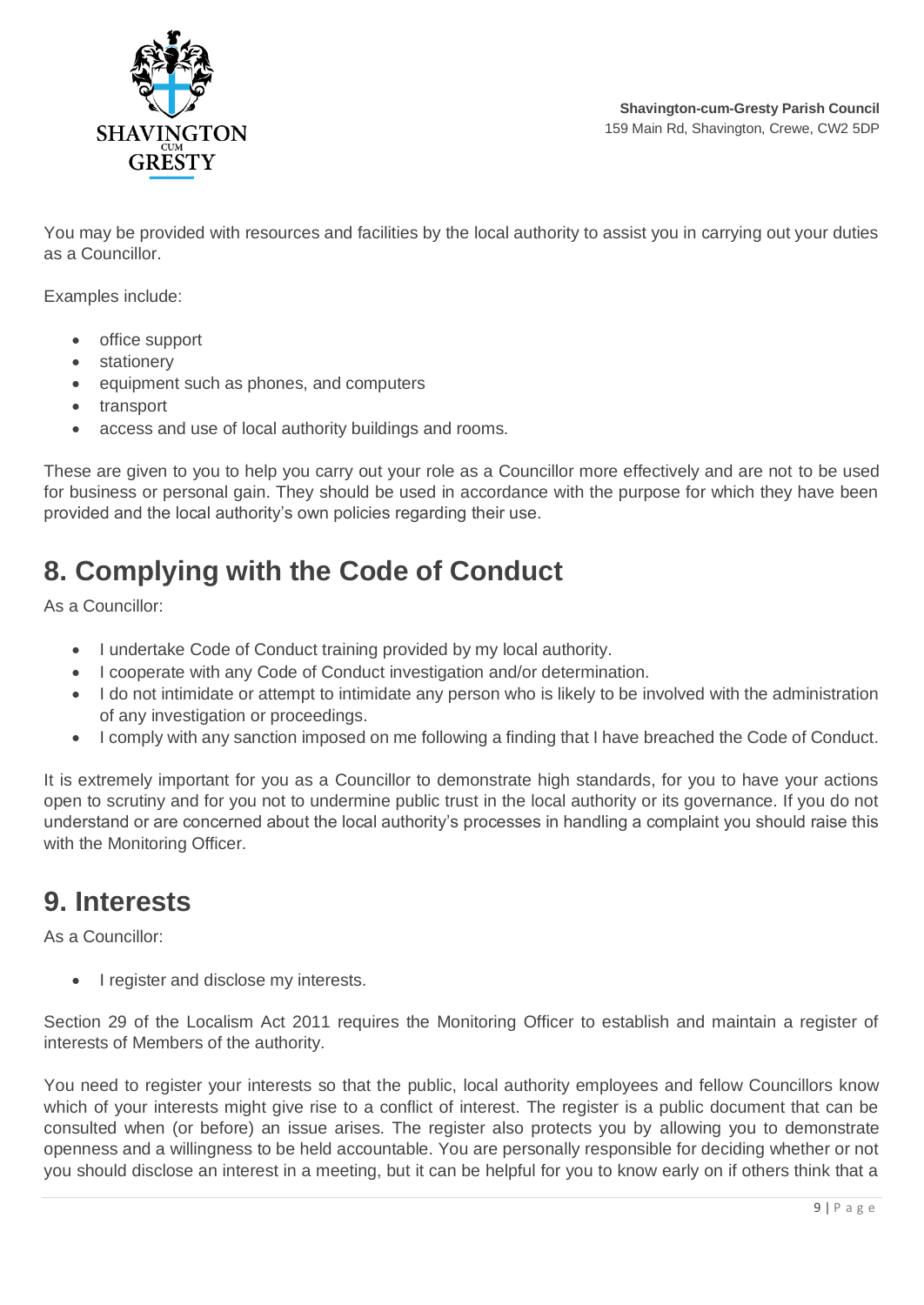

potential conflict might arise. It is also important that the public know about any interest that might have to be disclosed by you or other Councillors when making or taking part in decisions, so that decision making is seen by the public as open and honest. This helps to ensure that public confidence in the integrity of local governance is maintained.

You should note that failure to register or disclose a disclosable pecuniary interest as set out in Table 1, is a criminal offence under the Localism Act 2011.

Appendix B sets out the detailed provisions on registering and disclosing interests. If in doubt, you should always seek advice from the Monitoring Officer.

## <span id="page-9-0"></span>**10. Gifts and hospitality**

As a Councillor:

- I do not accept gifts or hospitality, irrespective of estimated value, which could give rise to real or substantive personal gain or a reasonable suspicion of influence on my part to show favour from persons seeking to acquire, develop or do business with the local authority or from persons who may apply to the local authority for any permission, licence or other significant advantage.
- I register with the Monitoring Officer any gift or hospitality with an estimated value of at least £50 within 28 days of its receipt.
- I register with the Monitoring Officer any significant gift or hospitality that I have been offered but have refused to accept.

In order to protect your position and the reputation of the local authority, you should exercise caution in accepting any gifts or hospitality which are (or which you reasonably believe to be) offered to you because you are a Councillor. The presumption should always be not to accept significant gifts or hospitality. However, there may be times when such a refusal may be difficult if it is seen as rudeness in which case you could accept it but must ensure it is publicly registered. However, you do not need to register gifts and hospitality which are not related to your role as a Councillor, such as Christmas gifts from your friends and family. It is also important to note that it is appropriate to accept normal expenses and hospitality associated with your duties as a Councillor. If you are unsure, do contact the Monitoring Officer for guidance.

# <span id="page-9-1"></span>**The Monitoring Officer**

Contact details for the Monitoring Officer can be found by visiting the Cheshire East Council [website](http://www.cheshireeast.gov.uk/) or by calling 0300 123 5500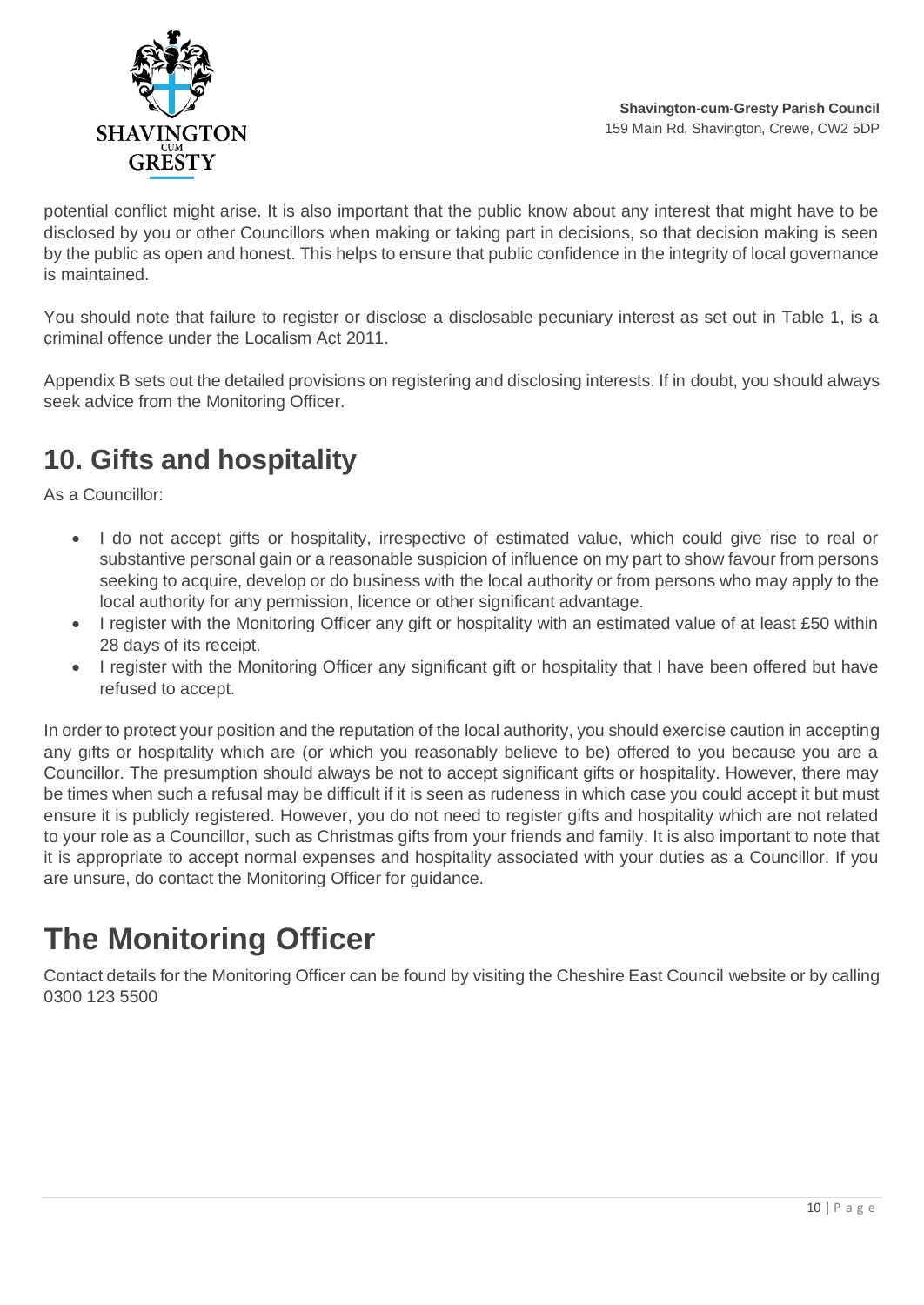

# <span id="page-10-0"></span>**Appendix A**

# <span id="page-10-1"></span>**The Seven Principles of Public Life**

The principles are:

#### **Selflessness**

Holders of public office should act solely in terms of the public interest.

#### **Integrity**

Holders of public office must avoid placing themselves under any obligation to people or organisations that might try inappropriately to influence them in their work. They should not act or take decisions in order to gain financial or other material benefits for themselves, their family, or their friends. They must disclose and resolve any interests and relationships.

#### **Objectivity**

Holders of public office must act and take decisions impartially, fairly and on merit, using the best evidence and without discrimination or bias.

#### **Accountability**

Holders of public office are accountable to the public for their decisions and actions and must submit themselves to the scrutiny necessary to ensure this.

#### **Openness**

Holders of public office should act and take decisions in an open and transparent manner. Information should not be withheld from the public unless there are clear and lawful reasons for so doing.

#### **Honesty**

Holders of public office should be truthful.

#### **Leadership**

Holders of public office should exhibit these principles in their own behaviour. They should actively promote and robustly support the principles and be willing to challenge poor behaviour wherever it occurs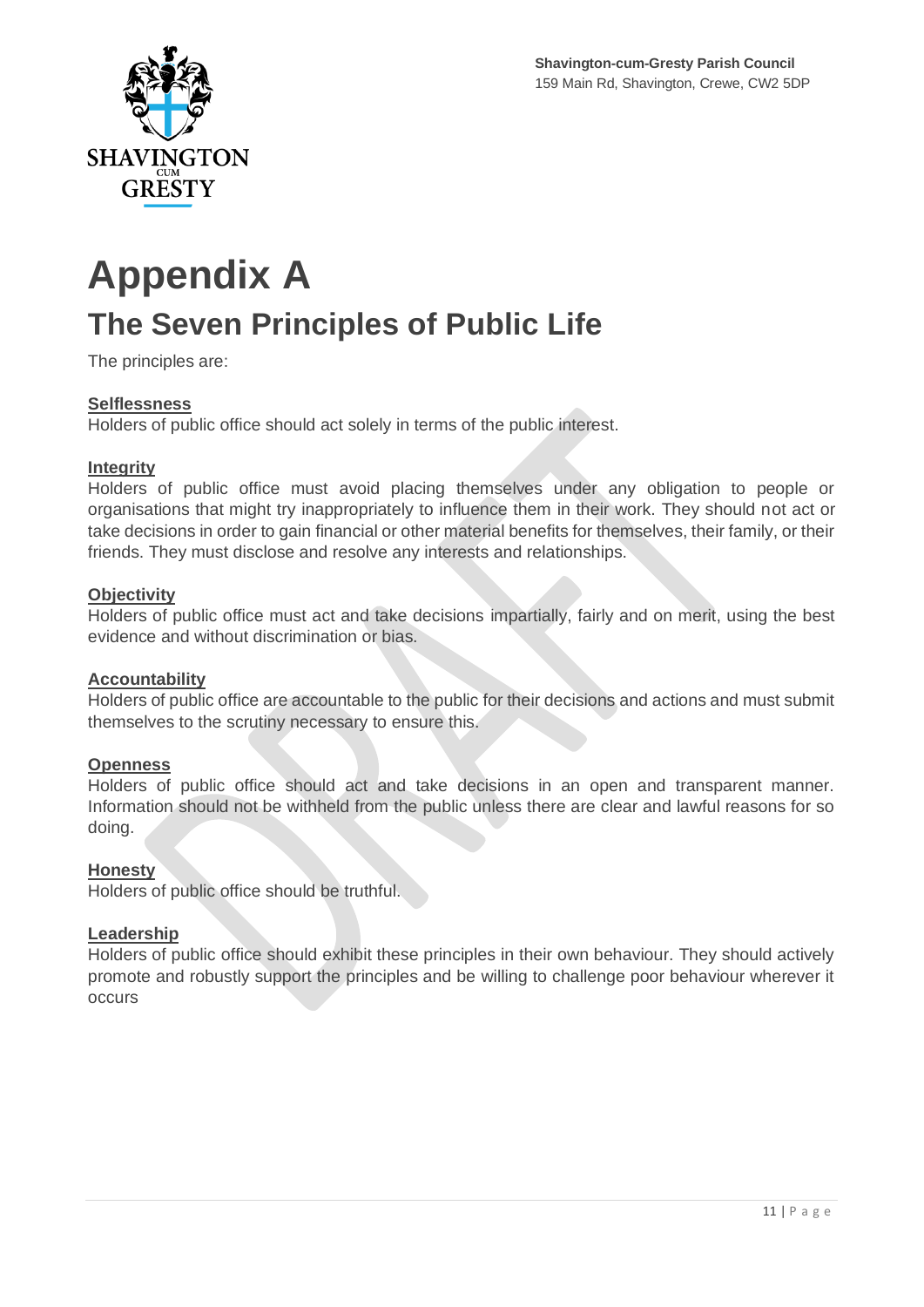

# <span id="page-11-0"></span>**Appendix B**

## <span id="page-11-1"></span>**Registering interests**

Within 28 days of becoming a Member or your re-election or re-appointment to office you must register with the Monitoring Officer the interests which fall within the categories set out in Table 1 (Disclosable Pecuniary Interests) which are as described in "The Relevant Authorities (Disclosable Pecuniary Interests) Regulations 2012". You should also register details of your other personal interests which fall within the categories set out in Table 2 (Other Registerable Interests).

"**Disclosable Pecuniary Interest**" means an interest of yourself, or of your partner if you are aware of your partner's interest, within the descriptions set out in Table 1 below.

"**Partner**" means a spouse or civil partner, or a person with whom you are living as husband or wife, or a person with whom you are living as if you are civil partners.

You must ensure that your register of interests is kept up-to-date and within 28 days of becoming aware of any new interest, or of any change to a registered interest, notify the Monitoring Officer.

A '**sensitive interest'** is as an interest which, if disclosed, could lead to the Councillor, or a person connected with the Councillor, being subject to violence or intimidation. Where you have a 'sensitive interest' you must notify the Monitoring Officer with the reasons why you believe it is a sensitive interest. If the Monitoring Officer agrees they will withhold the interest from the public register.

#### <span id="page-11-2"></span>**Non participation in case of disclosable pecuniary interest**

Where a matter arises at a meeting which directly relates to one of your Disclosable Pecuniary Interests as set out in Table 1, you must disclose the interest, not participate in any discussion or vote on the matter and must not remain in the room unless you have been granted a dispensation.

If it is a 'sensitive interest', you do not have to disclose the nature of the interest, just that you have an interest. Dispensation may be granted in limited circumstances, to enable you to participate and vote on a matter in which you have a disclosable pecuniary interest.

Where you have a disclosable pecuniary interest on a matter to be considered or is being considered by you as a Cabinet Member in exercise of your executive function, you must notify the Monitoring Officer of the interest and must not take any steps or further steps in the matter apart from arranging for someone else to deal with it.

### <span id="page-11-3"></span>**Disclosure of Other Registerable Interests**

Where a matter arises at a meeting which directly relates to one of your Other Registerable Interests (as set out in Table 2), you must disclose the interest. You may speak on the matter only if Members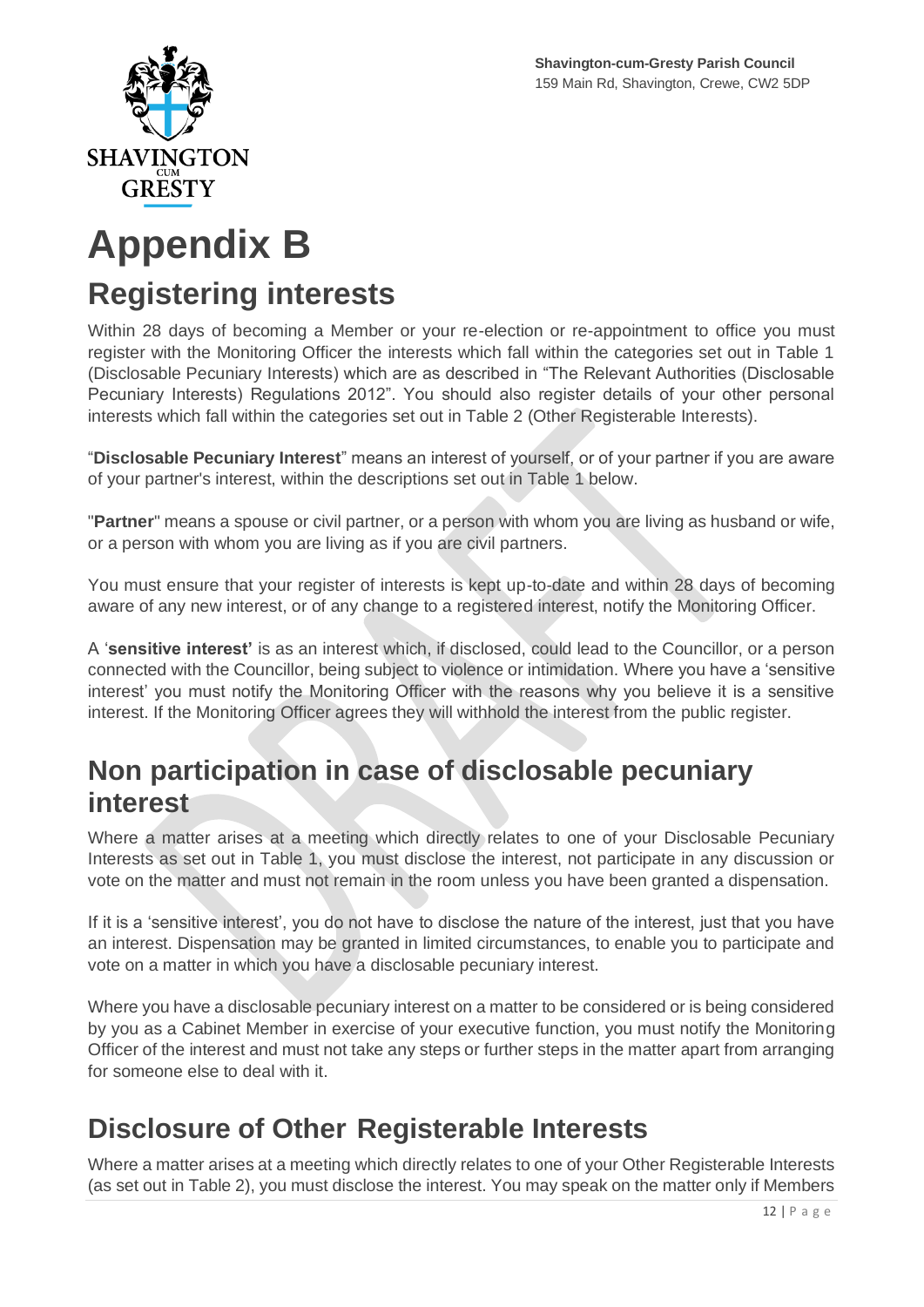

of the public are also allowed to speak at the meeting but otherwise must not take part in any discussion or vote on the matter and must not remain in the room unless you have been granted a dispensation. If it is a 'sensitive interest', you do not have to disclose the nature of the interest.

### <span id="page-12-0"></span>**Disclosure of Non-Registerable Interests**

Where a matter arises at a meeting which directly relates to your financial interest or well-being (and is not a Disclosable Pecuniary Interest set out in Table 1) or a financial interest or well-being of a relative or close associate, you must disclose the interest. You may speak on the matter only if Members of the public are also allowed to speak at the meeting. Otherwise, you must not take part in any discussion or vote on the matter and must not remain in the room unless you have been granted a dispensation. If it is a 'sensitive interest', you do not have to disclose the nature of the interest.

Where a matter arises at a meeting which affects:

- your own financial interest or well-being;
- a financial interest or well-being of a relative, close associate; or
- a body included in those you need to disclose under Other Registrable Interests as set out in Table 2

you must disclose the interest. In order to determine whether you can remain in the meeting after disclosing your interest the following test should be applied.

Where a matter affects your financial interest or well-being:

- to a greater extent than it affects the financial interests of the majority of inhabitants of the ward affected by the decision and;
- a reasonable Member of the public knowing all the facts would believe that it would affect your view of the wider public interest.

You may speak on the matter only if Members of the public are also allowed to speak at the meeting. Otherwise, you must not take part in any discussion or vote on the matter and must not remain in the room unless you have been granted a dispensation. If it is a 'sensitive interest', you do not have to disclose the nature of the interest.

Where you have a personal interest in any business of your authority and you have made an executive decision in relation to that business, you must make sure that any written statement of that decision records the existence and nature of your interest.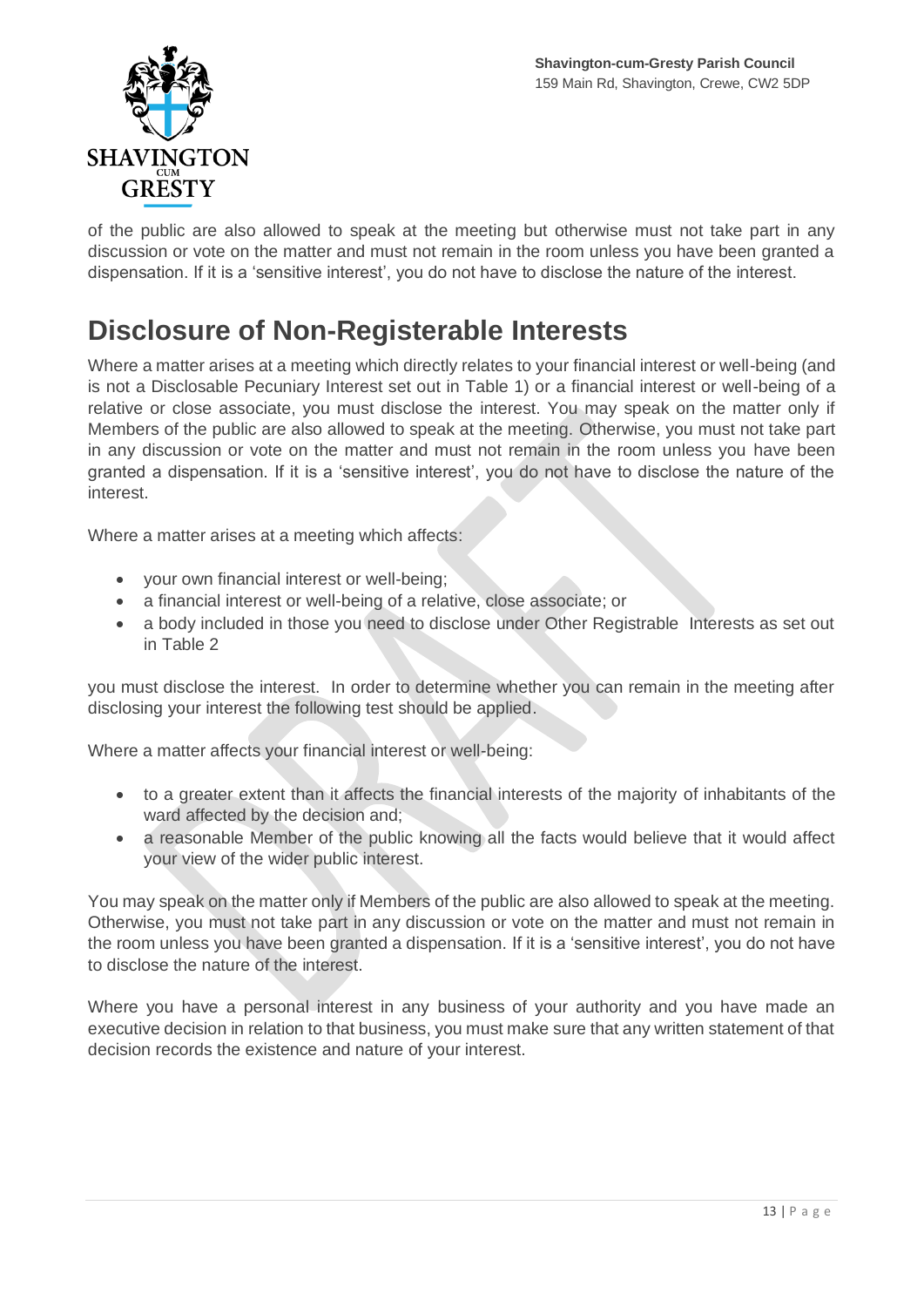

# <span id="page-13-0"></span>**Table 1**

# <span id="page-13-1"></span>**Disclosable Pecuniary Interests**

This table sets out the explanation of Disclosable Pecuniary Interests as set out in the [Relevant](https://www.legislation.gov.uk/uksi/2012/1464/made)  [Authorities \(Disclosable Pecuniary Interests\) Regulations 2012.](https://www.legislation.gov.uk/uksi/2012/1464/made)

| <b>Subject</b>                                                    | <b>Description</b>                                                                                                                                                                                                                                                                                                                                                                                                                                                                                                              |
|-------------------------------------------------------------------|---------------------------------------------------------------------------------------------------------------------------------------------------------------------------------------------------------------------------------------------------------------------------------------------------------------------------------------------------------------------------------------------------------------------------------------------------------------------------------------------------------------------------------|
| <b>Employment,</b><br>office,<br>trade,<br>profession or vocation | Any employment, office, trade, profession or vocation carried<br>on for profit or gain.<br>[Any unpaid directorship.]                                                                                                                                                                                                                                                                                                                                                                                                           |
| Sponsorship                                                       | Any payment or provision of any other financial benefit (other<br>than from the Council) made to the Councillor during the<br>previous 12 month period for expenses incurred by him/her in<br>carrying out his/her duties as a Councillor, or towards his/her<br>election expenses.<br>This includes any payment or financial benefit from a trade<br>union within the meaning of the Trade Union and Labour<br>Relations (Consolidation) Act 1992.                                                                             |
| <b>Contracts</b>                                                  | Any contract made between the Councillor or his/her spouse<br>or civil partner or the person with whom the Councillor is living<br>as if they were spouses/civil partners (or a firm in which such<br>person is a partner, or an incorporated body of which such<br>person is a director* or a body that such person has a<br>beneficial interest in the securities of*) and the Council<br>(a) under which goods or services are to be provided or<br>works are to be executed; and<br>(b) which has not been fully discharged |
| <b>Land and Property</b>                                          | Any beneficial interest in land which is within the area of the<br>Council.<br>'Land' excludes an easement, servitude, interest or right in or<br>over land which does not give the Councillor or his/her spouse<br>or civil partner or the person with whom the Councillor is living<br>as if they were spouses/civil partners (alone or jointly with<br>another) a right to occupy or to receive income.                                                                                                                      |
| <b>Licenses</b>                                                   | Any licence (alone or jointly with others) to occupy land in the<br>area of the Council for a month or longer                                                                                                                                                                                                                                                                                                                                                                                                                   |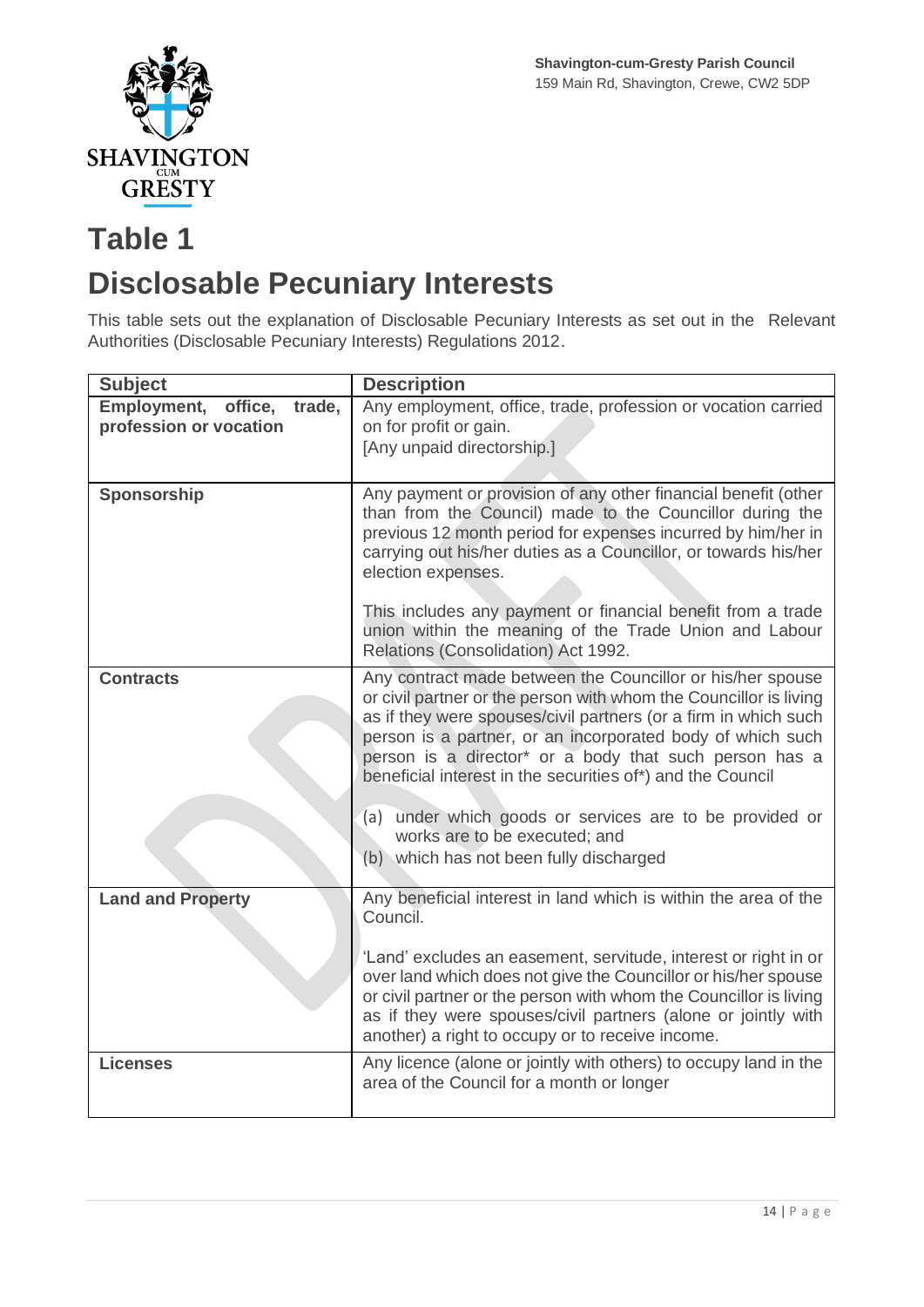

| <b>Corporate tenancies</b> | Any tenancy where (to the Councillor's knowledge)                                                                                                                                                                                                                                                                                                                                                                                                                                                                                                                                                                                                                                                                                                          |  |
|----------------------------|------------------------------------------------------------------------------------------------------------------------------------------------------------------------------------------------------------------------------------------------------------------------------------------------------------------------------------------------------------------------------------------------------------------------------------------------------------------------------------------------------------------------------------------------------------------------------------------------------------------------------------------------------------------------------------------------------------------------------------------------------------|--|
|                            | (a) the landlord is the Council; and<br>(b) the tenant is a body that the Councillor, or his/her spouse<br>or civil partner or the person with whom the Councillor is<br>living as if they were spouses/ civil partners is a partner of<br>or a director <sup>*</sup> of or has a beneficial interest in the<br>securities* of.                                                                                                                                                                                                                                                                                                                                                                                                                            |  |
| <b>Securities</b>          | Any beneficial interest in securities* of a body where<br>that body (to the Councillor's knowledge) has a place of<br>(a)<br>business or land in the area of the Council; and<br>$either -$<br>(b)<br>the total nominal value of the securities* exceeds<br>(i)<br>£25,000 or one hundredth of the total issued share<br>capital of that body; or<br>if the share capital of that body is of more than one<br>(ii)<br>class, the total nominal value of the shares of any<br>one class in which the Councillor, or his/her spouse<br>or civil partner or the person with whom the<br>Councillor is living as if they were spouses/civil<br>partners has a beneficial interest exceeds one<br>hundredth of the total issued share capital of that<br>class. |  |

'**director**' includes a Member of the Committee of management of an industrial and provident society.

'**securities**' means shares, debentures, debenture stock, loan stock, bonds, units of a collective investment scheme within the meaning of the Financial Services and Markets Act 2000 and other securities of any description, other than money deposited with a building society.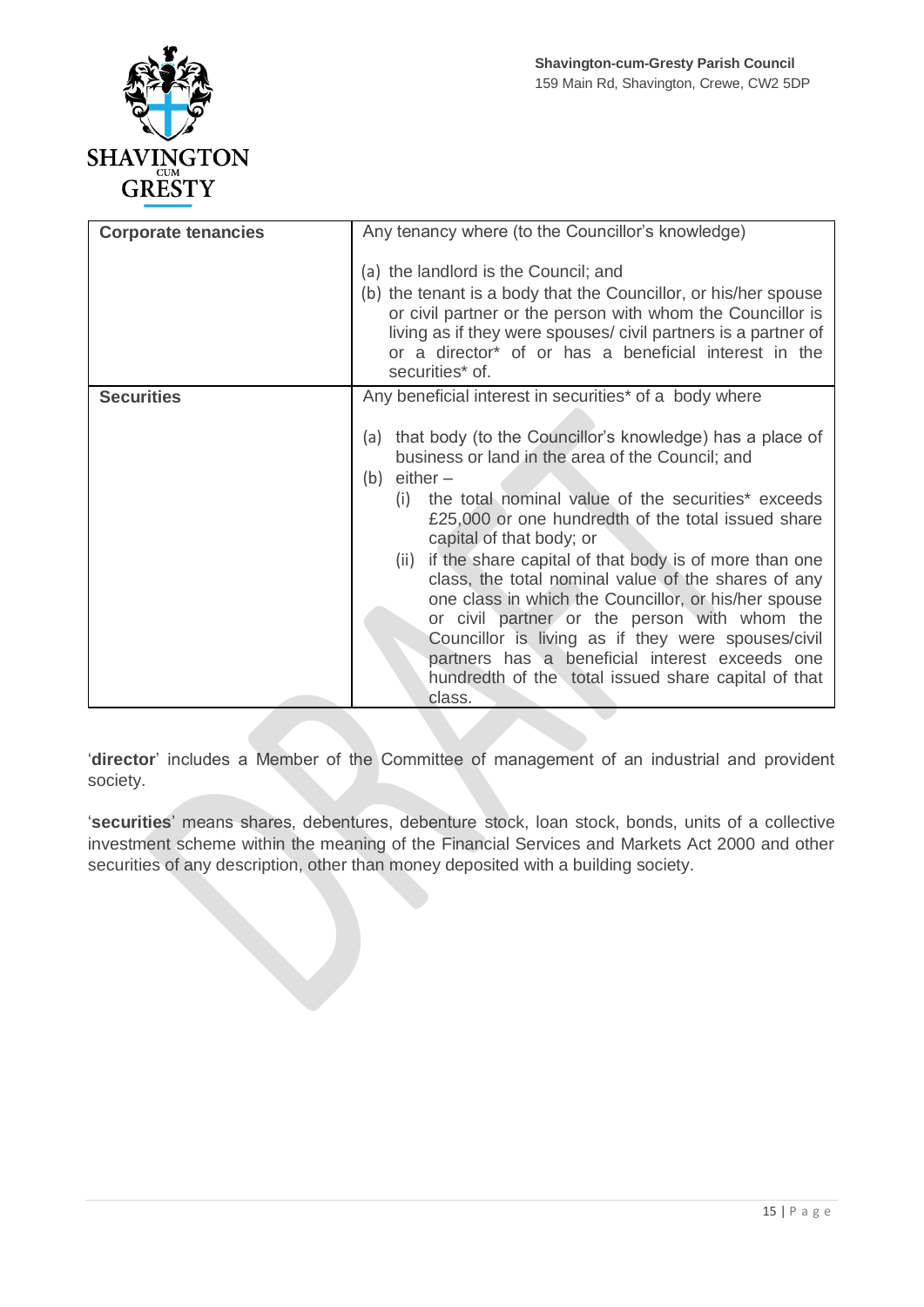

<span id="page-15-0"></span>**Table 2:**

# <span id="page-15-1"></span>**Other Registrable Interests**

You have a personal interest in any business of your authority where it relates to or is likely to affect:

- (a) any body of which you are in general control or management and to which you are nominated or appointed by your authority
- (b) any body:
	- (i) exercising functions of a public nature
	- (ii) any body directed to charitable purposes or
	- (iii) one of whose principal purposes includes the influence of public opinion or policy (including any political party or trade union)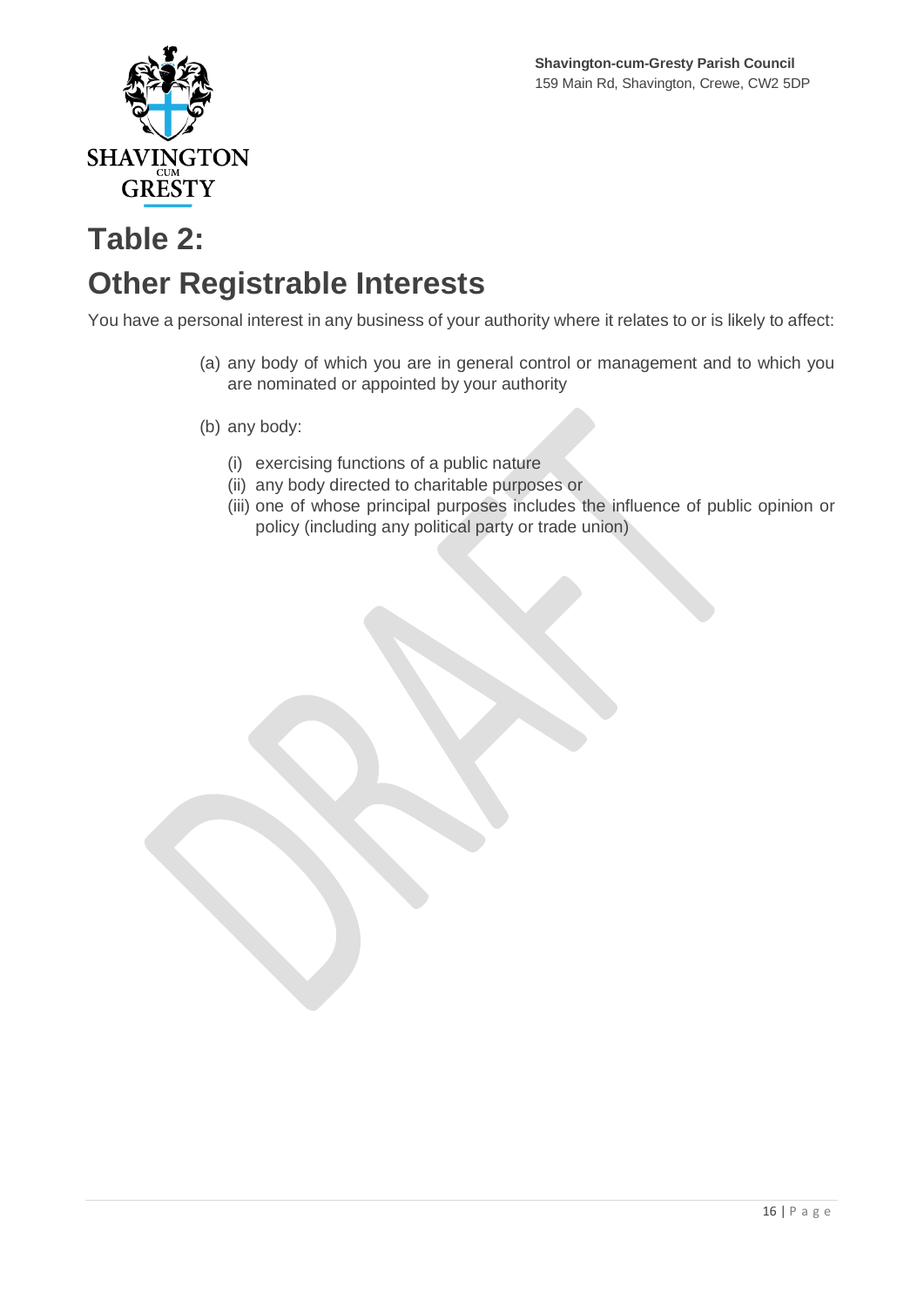

# <span id="page-16-0"></span>**Appendix C**

# <span id="page-16-1"></span>**The Committee on Standards in Public Life**

The LGA has undertaken this review whilst the Government continues to consider the recommendations made by the Committee on Standards in Public Life in their report on [Local](https://www.gov.uk/government/publications/local-government-ethical-standards-report)  [Government Ethical Standards.](https://www.gov.uk/government/publications/local-government-ethical-standards-report) If the Government chooses to implement any of the recommendations, this could require a change to this Code.

The recommendations cover:

- Recommendations for changes to the Localism Act 2011 to clarify in law when the Code of Conduct applies
- The introduction of sanctions
- An appeals process through the Local Government Ombudsman
- Changes to the Relevant Authorities (Disclosable Pecuniary Interests) Regulations 2012
- Updates to the Local Government Transparency Code
- Changes to the role and responsibilities of the Independent Person
- That the criminal offences in the Localism Act 2011 relating to Disclosable Pecuniary Interests should be abolished

The Local Government Ethical Standards report also includes Best Practice recommendations. These are:

- **Best practice 1:** Local authorities should include prohibitions on bullying and harassment in codes of conduct. These should include a definition of bullying and harassment, supplemented with a list of examples of the sort of behaviour covered by such a definition.
- **Best practice 2**: Councils should include provisions in their code of conduct requiring Councillors to comply with any formal standards investigation and prohibiting trivial or malicious allegations by Councillors.
- **Best practice 3:** Principal authorities should review their code of conduct each year and regularly seek, where possible, the views of the public, community organisations and neighbouring authorities.
- **Best practice 4:** An authority's code should be readily accessible to both Councillors and the public, in a prominent position on a Council's website and available in Council premises.
- **Best practice 5:** Local authorities should update their gifts and hospitality register at least once per quarter, and publish it in an accessible format, such as CSV.
- **Best practice 6:** Councils should publish a clear and straightforward public interest test against which allegations are filtered.
- **Best practice 7:** Local authorities should have access to at least two Independent Persons.
- **Best practice 8:** An Independent Person should be consulted as to whether to undertake a formal investigation on an allegation, and should be given the option to review and comment on allegations which the responsible officer is minded to dismiss as being without merit, vexatious, or trivial.